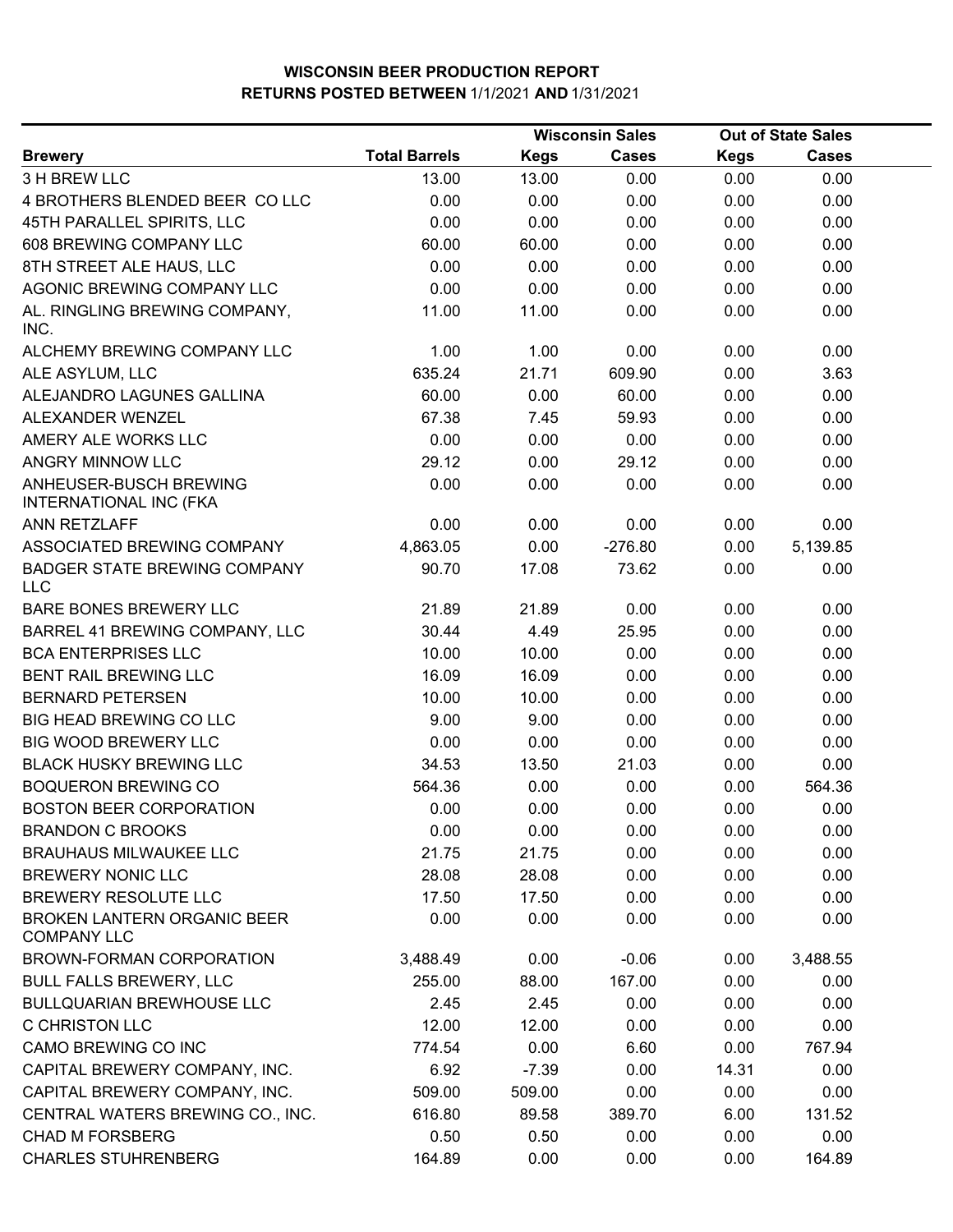|                                                     |                      |             | <b>Wisconsin Sales</b> |             | <b>Out of State Sales</b> |  |
|-----------------------------------------------------|----------------------|-------------|------------------------|-------------|---------------------------|--|
| <b>Brewery</b>                                      | <b>Total Barrels</b> | <b>Kegs</b> | <b>Cases</b>           | <b>Kegs</b> | <b>Cases</b>              |  |
| CHIPPEWA RIVER DISTILLERY AND<br><b>BREWERY LLC</b> | 19.00                | 19.00       | 0.00                   | 0.00        | 0.00                      |  |
| CITY BREWING COMPANY, LLC                           | 0.00                 | 0.00        | 0.00                   | 0.00        | 0.00                      |  |
| CONCH CO. INC.                                      | 7.84                 | 7.84        | 0.00                   | 0.00        | 0.00                      |  |
| COPPER MOUNTAIN BEVERAGE CO                         | 0.00                 | 0.00        | 0.00                   | 0.00        | 0.00                      |  |
| <b>COPPER STATE BREWERY LLC</b>                     | 35.60                | 35.60       | 0.00                   | 0.00        | 0.00                      |  |
| <b>CRAIG J. PETERSON</b>                            | 0.00                 | 0.00        | 0.00                   | 0.00        | 0.00                      |  |
| DAIRYAIR, LLC                                       | 7.00                 | 7.00        | 0.00                   | 0.00        | 0.00                      |  |
| DAIRYAIR, LLC                                       | 0.00                 | 0.00        | 0.00                   | 0.00        | 0.00                      |  |
| <b>DANA KAINZ</b>                                   | 21.50                | 21.50       | 0.00                   | 0.00        | 0.00                      |  |
| DANIEL D SCHEY                                      | 32.41                | 19.50       | 12.91                  | 0.00        | 0.00                      |  |
| <b>DANIEL E SCHULD</b>                              | 16.58                | 16.58       | 0.00                   | 0.00        | 0.00                      |  |
| <b>DAS VENTURES INC.</b>                            | 50.00                | 50.00       | 0.00                   | 0.00        | 0.00                      |  |
| DAVID A KNUTH                                       | 37.31                | 37.31       | 0.00                   | 0.00        | 0.00                      |  |
| <b>DEAD BIRD BREWING COMPANY</b>                    | 0.00                 | 0.00        | 0.00                   | 0.00        | 0.00                      |  |
| DEAD BIRD BREWING COMPANY                           | 0.00                 | 0.00        | 0.00                   | 0.00        | 0.00                      |  |
| DELAFIELD BREWHAUS LLC                              | 49.00                | 49.00       | 0.00                   | 0.00        | 0.00                      |  |
| <b>DELTA BEER LLC</b>                               | 54.64                | 46.39       | 8.25                   | 0.00        | 0.00                      |  |
| <b>DENNIS E ERB</b>                                 | 6.00                 | 6.00        | 0.00                   | 0.00        | 0.00                      |  |
| DIAGEO AMERICAS SUPPLY INC                          | 52,429.93            | 0.00        | 0.00                   | 0.00        | 52,429.93                 |  |
| DJ FEDDERLY MANAGEMENT<br><b>CONSULTANT LLC</b>     | 0.00                 | 0.00        | 0.00                   | 0.00        | 0.00                      |  |
| DOOR COUNTY BREWING CO LLC                          | 0.00                 | 0.00        | 0.00                   | 0.00        | 0.00                      |  |
| DOOR COUNTY BREWING CO LLC                          | 150.60               | 33.31       | 111.46                 | 0.00        | 5.83                      |  |
| DRIFTLESS BREWING COMPANY LLC                       | 64.70                | 64.70       | 0.00                   | 0.00        | 0.00                      |  |
| DRIFTLESS PURE LLC                                  | 2.89                 | 2.89        | 0.00                   | 0.00        | 0.00                      |  |
| DUBS BREW, LLC                                      | 5.50                 | 5.50        | 0.00                   | 0.00        | 0.00                      |  |
| DUESTERBECK'S BREWING COMPANY,<br><b>LLC</b>        | 26.75                | 26.75       | 0.00                   | 0.00        | 0.00                      |  |
| EAGLE TRACE BREWING COMPANY<br><b>LLC</b>           | 0.00                 | 0.00        | 0.00                   | 0.00        | 0.00                      |  |
| EAGLE TRACE BREWING COMPANY<br><b>LLC</b>           | 392.07               | 42.90       | 349.17                 | 0.00        | 0.00                      |  |
| <b>EAST TROY BREWERY CO</b>                         | 20.00                | 20.00       | 0.00                   | 0.00        | 0.00                      |  |
| <b>EGR LLC</b>                                      | 86.00                | 86.00       | 0.00                   | 0.00        | 0.00                      |  |
| ENLIGHTENED BREWING COMPANY<br>LLC.                 | 31.41                | 5.50        | 25.91                  | 0.00        | 0.00                      |  |
| <b>ESSER DISTRIBUTING CO INC</b>                    | 0.00                 | 0.00        | 0.00                   | 0.00        | 0.00                      |  |
| FERMENTORIUM BEVERAGE<br><b>COMPANY LLC</b>         | 108.14               | 26.16       | 81.98                  | 0.00        | 0.00                      |  |
| FFATS BREWING COMPANY, LLC                          | 2.00                 | 2.00        | 0.00                   | 0.00        | 0.00                      |  |
| FIFTH WARD BREWING COMPANY LLC                      | 34.88                | 25.70       | 9.18                   | 0.00        | 0.00                      |  |
| FIVE STAR BREWING CO INC.                           | 257.59               | 0.00        | 19.81                  | 0.00        | 237.78                    |  |
| FLIX ENTERTAINMENT LLC                              | 0.00                 | 0.00        | 0.00                   | 0.00        | 0.00                      |  |
| FOX RIVER BREWING COMPANY II, LLC                   | 100.16               | 42.61       | 57.55                  | 0.00        | 0.00                      |  |
| FOX RIVER BREWING COMPANY, LLC                      | 81.65                | 39.84       | 41.81                  | 0.00        | 0.00                      |  |
| FOXTOWN-GBC, INC.                                   | 26.71                | 16.11       | 10.60                  | 0.00        | 0.00                      |  |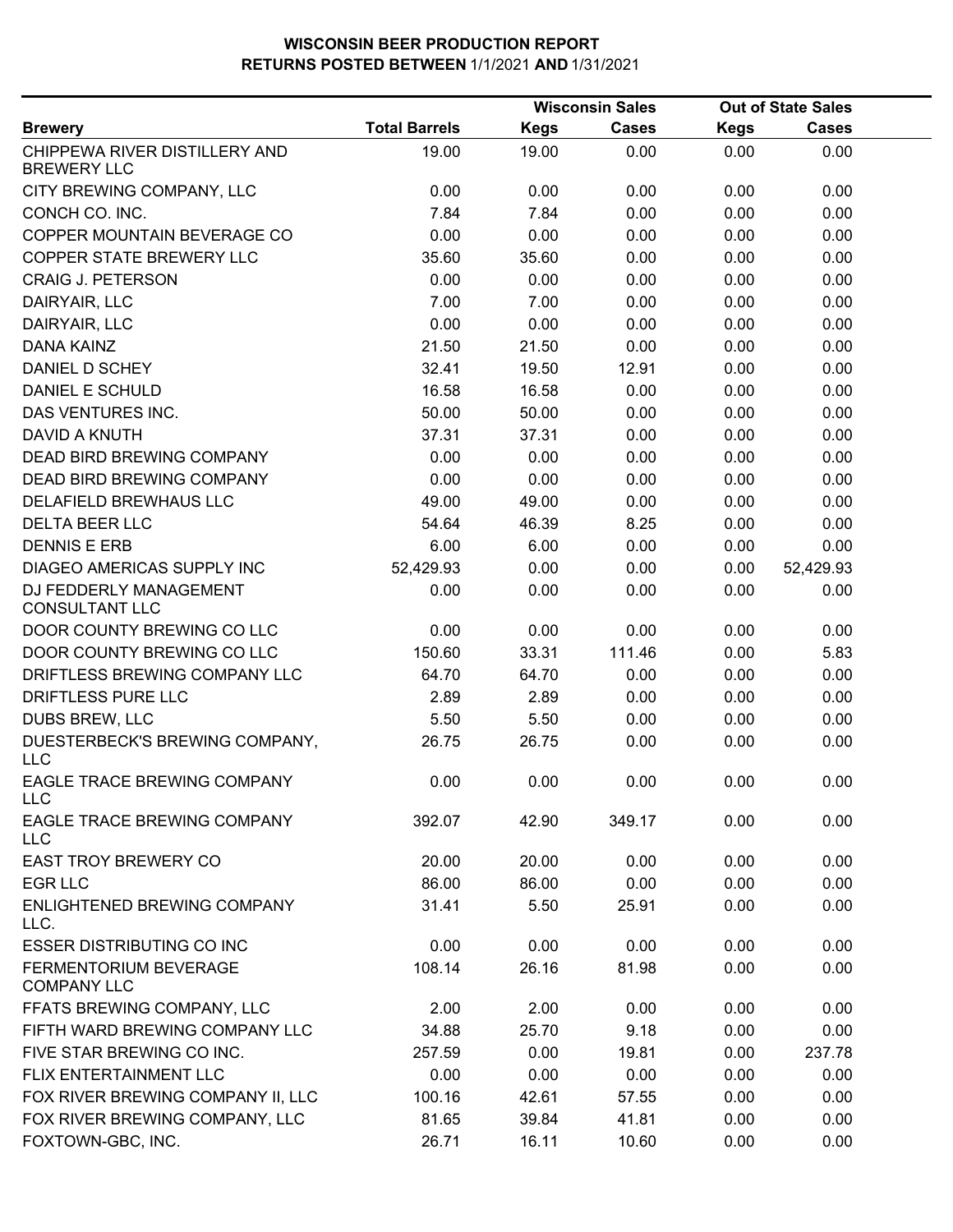|                                                      |                      |             | <b>Wisconsin Sales</b> |             | <b>Out of State Sales</b> |  |
|------------------------------------------------------|----------------------|-------------|------------------------|-------------|---------------------------|--|
| <b>Brewery</b>                                       | <b>Total Barrels</b> | <b>Kegs</b> | <b>Cases</b>           | <b>Kegs</b> | <b>Cases</b>              |  |
| <b>FRESAR INC</b>                                    | 0.15                 | 0.00        | 0.15                   | 0.00        | 0.00                      |  |
| <b>FULTON LLC</b>                                    | 6.77                 | 1.25        | 5.52                   | 0.00        | 0.00                      |  |
| <b>G5 BREWING COMPANY LLC</b>                        | 42.00                | 42.00       | 0.00                   | 0.00        | 0.00                      |  |
| <b>GATHERING PLACE BREWING</b><br><b>COMPANY LLC</b> | 27.40                | 7.50        | 19.90                  | 0.00        | 0.00                      |  |
| GD3, LLC                                             | 124.74               | 124.74      | 0.00                   | 0.00        | 0.00                      |  |
| GD4, LLC                                             | 9.50                 | 9.50        | 0.00                   | 0.00        | 0.00                      |  |
| <b>GEORGE BREGAR</b>                                 | 0.00                 | 0.00        | 0.00                   | 0.00        | 0.00                      |  |
| <b>GIANT JONES BREWING LLC</b>                       | 15.89                | 15.89       | 0.00                   | 0.00        | 0.00                      |  |
| GJS SALES, INC.                                      | 166.04               | 0.00        | 166.04                 | 0.00        | 0.00                      |  |
| <b>GOOD CITY BREWING LLC</b>                         | 160.66               | 20.83       | 139.83                 | 0.00        | 0.00                      |  |
| <b>GOOD CITY BREWING LLC</b>                         | 0.31                 | 0.00        | 0.31                   | 0.00        | 0.00                      |  |
| <b>GRAY BREWING CO.</b>                              | 47.69                | 12.67       | 31.06                  | 0.33        | 3.63                      |  |
| <b>GREEN BAY BREWING COMPANY</b>                     | 195.69               | 80.17       | 115.52                 | 0.00        | 0.00                      |  |
| <b>GREENVIEW BREWING LLC</b>                         | 18.40                | 2.00        | 16.40                  | 0.00        | 0.00                      |  |
| <b>GREGORY YORK</b>                                  | 28.07                | 28.07       | 0.00                   | 0.00        | 0.00                      |  |
| <b>GUY R LILJA</b>                                   | 0.00                 | 0.00        | 0.00                   | 0.00        | 0.00                      |  |
| HEART OF THE NORTH BREWING CO                        | 2.50                 | 2.50        | 0.00                   | 0.00        | 0.00                      |  |
| <b>HERBIERY LLC</b>                                  | 0.00                 | 0.00        | 0.00                   | 0.00        | 0.00                      |  |
| HILLSBORO BREWING COMPANY LLC                        | 57.72                | 57.72       | 0.00                   | 0.00        | 0.00                      |  |
| HOOPS OF DANE COUNTY, INC.                           | 0.00                 | 0.00        | 0.00                   | 0.00        | 0.00                      |  |
| HOOPS OF DANE COUNTY, INC.                           | 0.00                 | 0.00        | 0.00                   | 0.00        | 0.00                      |  |
| HOOPS OF DANE COUNTY, INC.                           | 0.00                 | 0.00        | 0.00                   | 0.00        | 0.00                      |  |
| HOP & BARREL BREWING COMPANY,<br><b>LLC</b>          | 89.42                | 40.50       | 48.92                  | 0.00        | 0.00                      |  |
| HOP HAUS BREWING COMPANY LLC                         | 0.00                 | 0.00        | 0.00                   | 0.00        | 0.00                      |  |
| HOP HAUS BREWING COMPANY LLC                         | 97.00                | 97.00       | 0.00                   | 0.00        | 0.00                      |  |
| HORNELL BREWING CO INC                               | 3,255.61             | 0.00        | 0.00                   | 0.00        | 3,255.61                  |  |
| INDEED BREWING COMPANY WI, LLC                       | 3.33                 | 0.00        | 3.33                   | 0.00        | 0.00                      |  |
| <b>INVENTORS BREWPUB LLC</b>                         | 4.77                 | 4.77        | 0.00                   | 0.00        | 0.00                      |  |
| <b>ISAAC SHOWAKI</b>                                 | 397.33               | 9.41        | 387.92                 | 0.00        | 0.00                      |  |
| JACQUELYN FORBES KEARNS                              | 18.00                | 18.00       | 0.00                   | 0.00        | 0.00                      |  |
| <b>JAMES METZ</b>                                    | 10.33                | 10.33       | 0.00                   | 0.00        | 0.00                      |  |
| <b>JEAN M LANE</b>                                   | 28.39                | 28.39       | 0.00                   | 0.00        | 0.00                      |  |
| <b>JEREMY BEACH</b>                                  | 0.00                 | 0.00        | 0.00                   | 0.00        | 0.00                      |  |
| <b>JONATHAN CHRISTIANSEN</b>                         | 7.60                 | 6.08        | 1.52                   | 0.00        | 0.00                      |  |
| <b>JRKM MANAGEMENT COMPANY</b>                       | 19.17                | 19.17       | 0.00                   | 0.00        | 0.00                      |  |
| JRKM MANAGEMENT COMPANY                              | 0.00                 | 0.00        | 0.00                   | 0.00        | 0.00                      |  |
| KARBEN4 BREWING LLC                                  | 456.44               | 46.00       | 410.44                 | 0.00        | 0.00                      |  |
| KATCHEVER & CO LLC                                   | 99.69                | 35.17       | 64.52                  | 0.00        | 0.00                      |  |
| KELLERMEISTER BEVERAGES, LLC                         | 38.88                | 16.84       | 22.04                  | 0.00        | 0.00                      |  |
| KOWALSKE BREWING LLC                                 | 0.00                 | 0.00        | 0.00                   | 0.00        | 0.00                      |  |
| KRIER FOODS, INC.                                    | 1,157.29             | 0.00        | 0.00                   | 0.00        | 1,157.29                  |  |
| LAKEFRONT BREWERY, INC.                              | 0.00                 | 0.00        | 0.00                   | 0.00        | 0.00                      |  |
| LAKEFRONT BREWERY, INC.                              | 2,507.68             | 268.29      | 1,943.17               | 0.33        | 295.89                    |  |
| LAKEWALK BREWERY AND CAFE<br><b>COMPANY</b>          | 21.00                | 21.00       | 0.00                   | 0.00        | 0.00                      |  |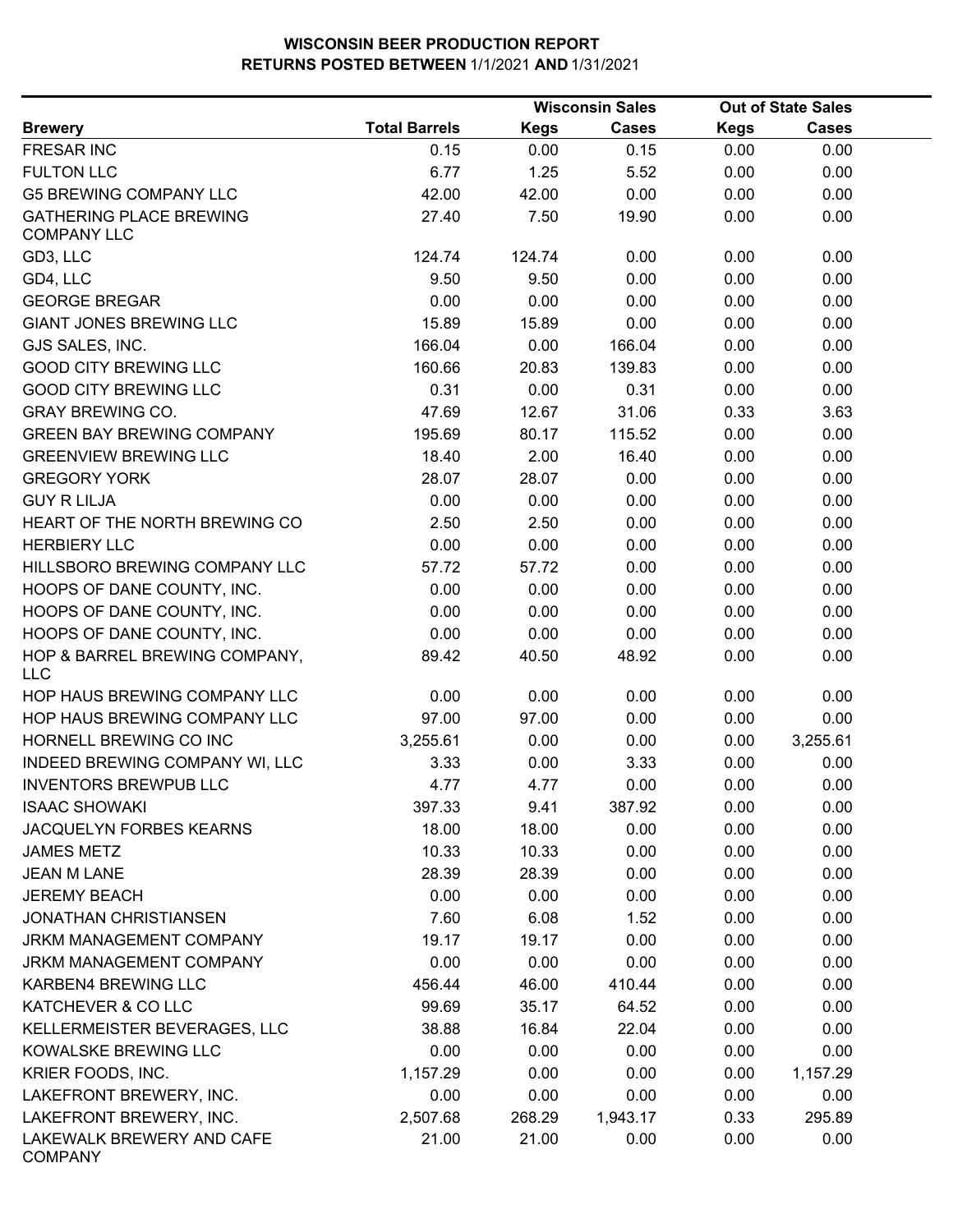|                                                        |                      |             | <b>Wisconsin Sales</b> |             | <b>Out of State Sales</b> |  |
|--------------------------------------------------------|----------------------|-------------|------------------------|-------------|---------------------------|--|
| <b>Brewery</b>                                         | <b>Total Barrels</b> | <b>Kegs</b> | <b>Cases</b>           | <b>Kegs</b> | <b>Cases</b>              |  |
| LAYMAN BREWING, LLC                                    | 4.48                 | 4.48        | 0.00                   | 0.00        | 0.00                      |  |
| LAZY MONK BREWING LLC                                  | 36.60                | 13.12       | 23.48                  | 0.00        | 0.00                      |  |
| LEDGESTONE ESTATE LLC                                  | 3.00                 | 3.00        | 0.00                   | 0.00        | 0.00                      |  |
| LEFFEL ROOTS, LLC                                      | 0.00                 | 0.00        | 0.00                   | 0.00        | 0.00                      |  |
| LHM BREW PUB, LLC                                      | 7.06                 | 7.06        | 0.00                   | 0.00        | 0.00                      |  |
| LOOKING FOR GROUP BREWING<br><b>MADISON LLC</b>        | 10.67                | 10.67       | 0.00                   | 0.00        | 0.00                      |  |
| <b>LOST ISLAND WINE LLC</b>                            | 8.70                 | 8.70        | 0.00                   | 0.00        | 0.00                      |  |
| LOW DAILY LLC                                          | 5.71                 | 5.71        | 0.00                   | 0.00        | 0.00                      |  |
| LUCETTE BREWING COMPANY LLC                            | 40.30                | 17.50       | 22.80                  | 0.00        | 0.00                      |  |
| LUCKYS 1313 BREW PUB INVESTOR<br><b>LLC</b>            | 0.00                 | 0.00        | 0.00                   | 0.00        | 0.00                      |  |
| LUCKYS 1313 BREW PUB INVESTOR<br><b>LLC</b>            | 0.00                 | 0.00        | 0.00                   | 0.00        | 0.00                      |  |
| LUCKYS 1313 BREW PUB INVESTOR<br><b>LLC</b>            | 0.00                 | 0.00        | 0.00                   | 0.00        | 0.00                      |  |
| MAG ENTERTAINMENT LLC                                  | 0.00                 | 0.00        | 0.00                   | 0.00        | 0.00                      |  |
| <b>MARK ANTHONY BREWING INC</b>                        | 153,880.37           | 0.00        | 28,798.96              | 0.00        | 125,081.41                |  |
| MATTHEW R SCHMIDT                                      | 38.00                | 38.00       | 0.00                   | 0.00        | 0.00                      |  |
| MCFLESHMAN'S BREWING CO., LLC.                         | 31.65                | 16.92       | 14.73                  | 0.00        | 0.00                      |  |
| <b>MCZ'S BREWING, LLC</b>                              | 0.00                 | 0.00        | 0.00                   | 0.00        | 0.00                      |  |
| MELMS BREWING COMPANY INC                              | 0.00                 | 0.00        | 0.00                   | 0.00        | 0.00                      |  |
| MICHAEL CHRISTENSON                                    | 7.00                 | 7.00        | 0.00                   | 0.00        | 0.00                      |  |
| <b>MICHAEL K BRENNER</b>                               | 3.57                 | 0.50        | 3.07                   | 0.00        | 0.00                      |  |
| <b>MISSION BREWERY INC</b>                             | 0.00                 | 0.00        | 0.00                   | 0.00        | 0.00                      |  |
| MOBCRAFT BEER INC                                      | 0.00                 | 0.00        | 0.00                   | 0.00        | 0.00                      |  |
| MODICUM BREWING LLC                                    | 0.00                 | 0.00        | 0.00                   | 0.00        | 0.00                      |  |
| MOLSON COORS BEVERAGE<br><b>COMPANY USA LLC</b>        | 0.08                 | 0.00        | 0.08                   | 0.00        | 0.00                      |  |
| <b>MOLSON COORS BEVERAGE</b><br><b>COMPANY USA LLC</b> | 0.05                 | 0.00        | 0.05                   | 0.00        | 0.00                      |  |
| <b>MOLSON COORS BEVERAGE</b><br><b>COMPANY USA LLC</b> | 4,241.12             | 102.83      | 3,244.41               | 0.00        | 893.88                    |  |
| MOLSON COORS BEVERAGE<br><b>COMPANY USA LLC</b>        | 454,341.83           | 6,014.61    | 122,645.60             | 4,738.33    | 320,943.29                |  |
| MOLSON COORS USA LLC                                   | 0.00                 | 0.00        | 0.00                   | 0.00        | 0.00                      |  |
| MONTELLO BREWING COMPANY LLC                           | 0.00                 | 0.00        | 0.00                   | 0.00        | 0.00                      |  |
| MOOSEJAW PIZZA & BREWING CO LLC                        | 44.60                | 32.41       | 12.19                  | 0.00        | 0.00                      |  |
| <b>MORRISWEYER LLC</b>                                 | 0.00                 | 0.00        | 0.00                   | 0.00        | 0.00                      |  |
| MOUNTAIN CREST SRL LLC                                 | 3,880.79             | 4.50        | 391.97                 | 0.00        | 3,484.32                  |  |
| <b>NATHANIEL FAKLER</b>                                | 7.42                 | 7.42        | 0.00                   | 0.00        | 0.00                      |  |
| <b>NEW BARONS BREWING</b><br><b>COOPERATIVE</b>        | 16.78                | 13.33       | 3.45                   | 0.00        | 0.00                      |  |
| NEW GLARUS BREWING COMPANY                             | 10,795.11            | 1,358.50    | 9,436.61               | 0.00        | 0.00                      |  |
| NEW GLARUS BREWING COMPANY                             | 434.61               | 2.00        | 432.61                 | 0.00        | 0.00                      |  |
| NEW MERIDIAN BEER, LLC                                 | 33.90                | 33.90       | 0.00                   | 0.00        | 0.00                      |  |
| NEXT DOOR BREWING LLC                                  | 0.00                 | 0.00        | 0.00                   | 0.00        | 0.00                      |  |
| NEXT DOOR BREWING LLC                                  | 2.91                 | 2.00        | 0.91                   | 0.00        | 0.00                      |  |
|                                                        |                      |             |                        |             |                           |  |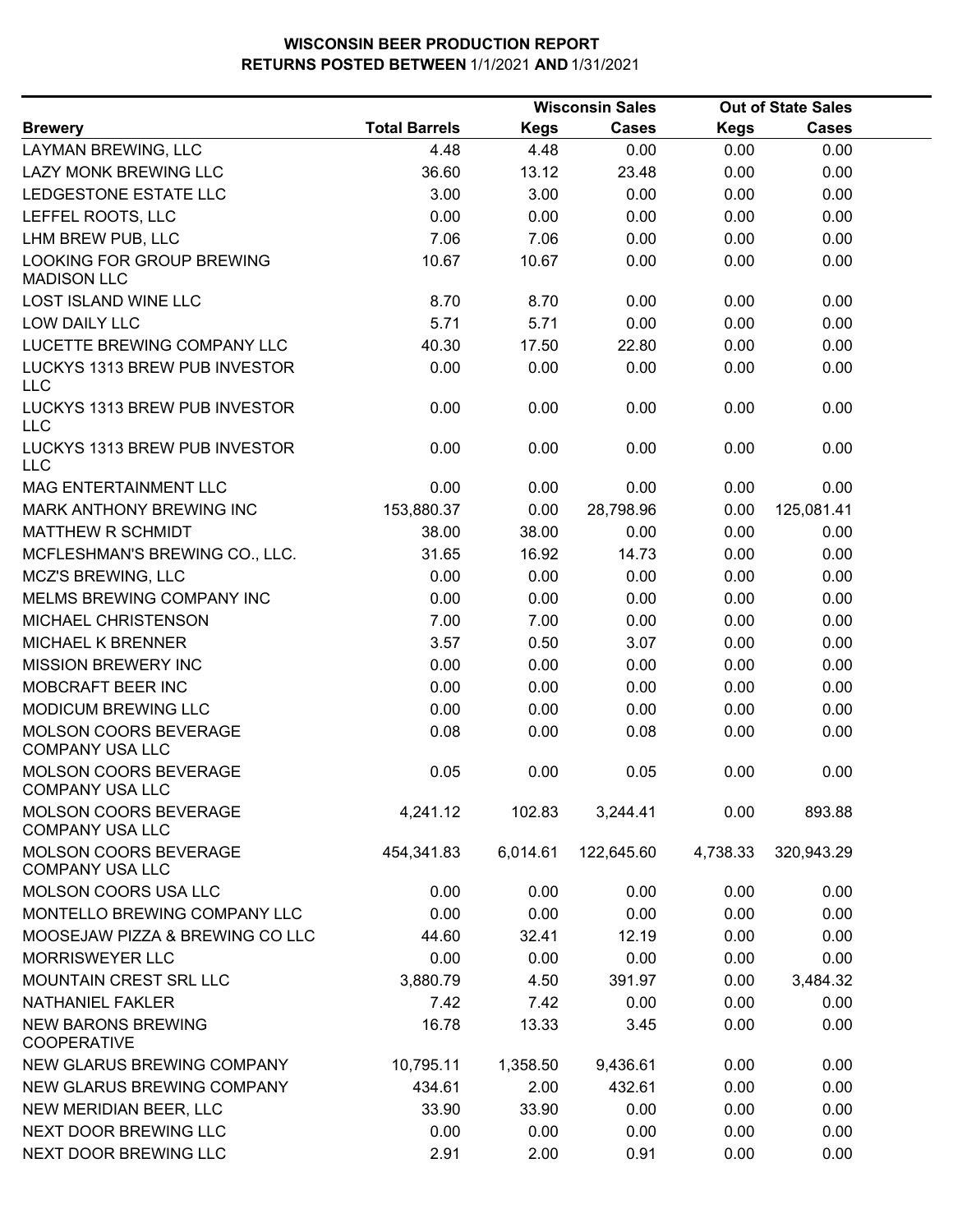|                                                        |                      |             | <b>Wisconsin Sales</b> | <b>Out of State Sales</b> |              |  |  |
|--------------------------------------------------------|----------------------|-------------|------------------------|---------------------------|--------------|--|--|
| <b>Brewery</b>                                         | <b>Total Barrels</b> | <b>Kegs</b> | <b>Cases</b>           | Kegs                      | <b>Cases</b> |  |  |
| NICHOLAS CALAWAY                                       | 118.91               | 51.11       | 67.80                  | 0.00                      | 0.00         |  |  |
| NOBLE ROOTS BREWING COMPANY,<br>LLC                    | 16.04                | 16.04       | 0.00                   | 0.00                      | 0.00         |  |  |
| NORTHWOODS BREWING CORP LLC                            | 14.00                | 14.00       | 0.00                   | 0.00                      | 0.00         |  |  |
| OFF-KILTER BREWING INC                                 | 2.45                 | 0.50        | 1.95                   | 0.00                      | 0.00         |  |  |
| OLD ABE BREWING LLC                                    | 0.00                 | 0.00        | 0.00                   | 0.00                      | 0.00         |  |  |
| OLD GERMANTOWN LLC                                     | 0.00                 | 0.00        | 0.00                   | 0.00                      | 0.00         |  |  |
| OLIPHANT BREWING LLC                                   | 126.79               | 105.19      | 0.00                   | 21.60                     | 0.00         |  |  |
| O'SO BREWING COMPANY                                   | 232.81               | 37.16       | 187.91                 | 0.00                      | 7.74         |  |  |
| PABST BREWING COMPANY, LLC                             | 2,047.18             | 0.00        | 0.00                   | 0.00                      | 2,047.18     |  |  |
| PABST HOLDINGS LLC                                     | 29.00                | 29.00       | 0.00                   | 0.00                      | 0.00         |  |  |
| PARCHED EAGLE BREWPUB LLC                              | 7.26                 | 7.26        | 0.00                   | 0.00                      | 0.00         |  |  |
| PETER H GENTRY                                         | 0.00                 | 0.00        | 0.00                   | 0.00                      | 0.00         |  |  |
| PETER H GENTRY                                         | 198.48               | 11.30       | 187.18                 | 0.00                      | 0.00         |  |  |
| PETER PETERSON                                         | 0.00                 | 0.00        | 0.00                   | 0.00                      | 0.00         |  |  |
| PHUSION PROJECTS LLC                                   | 46,630.34            | 0.00        | 657.09                 | 0.00                      | 45,973.25    |  |  |
| PIGEON RIVER BREWING LLC                               | 26.00                | 8.00        | 18.00                  | 0.00                      | 0.00         |  |  |
| PITCHFORK BREWING LLC                                  | 42.37                | 42.37       | 0.00                   | 0.00                      | 0.00         |  |  |
| PLYMOUTH BREWING COMPANY LLC                           | 0.00                 | 0.00        | 0.00                   | 0.00                      | 0.00         |  |  |
| PORT HURON BREWING COMPANY,<br><b>LLC</b>              | 0.00                 | 0.00        | 0.00                   | 0.00                      | 0.00         |  |  |
| POTOSI BREWING COMPANY                                 | 402.30               | 24.30       | 155.70                 | 47.10                     | 175.20       |  |  |
| POTOSI BREWING COMPANY                                 | 0.00                 | 0.00        | 0.00                   | 0.00                      | 0.00         |  |  |
| PUBLIC CRAFT BREWING COMPANY<br><b>LLC</b>             | 32.86                | 17.09       | 15.77                  | 0.00                      | 0.00         |  |  |
| R' NOGGIN BREWING LLC                                  | 0.00                 | 0.00        | 0.00                   | 0.00                      | 0.00         |  |  |
| RACINE BREWING COMPANY                                 | 20.50                | 20.50       | 0.00                   | 0.00                      | 0.00         |  |  |
| RADIX FERMENTATION LLC                                 | 0.16                 | 0.16        | 0.00                   | 0.00                      | 0.00         |  |  |
| RAIL HOUSE PROPERTIES LLC                              | 23.56                | 0.00        | 23.56                  | 0.00                      | 0.00         |  |  |
| RAISED GRAIN BREWING COMPANY<br>LLC                    | 272.95               | 55.17       | 217.78                 | 0.00                      | 0.00         |  |  |
| RANDYS FUNHUNTERS BREWERY INC                          | 0.00                 | 0.00        | 0.00                   | 0.00                      | 0.00         |  |  |
| <b>REBELLION BREWING HOLDING</b><br><b>COMPANY INC</b> | 26.32                | 26.32       | 0.00                   | 0.00                      | 0.00         |  |  |
| RED EYE BREWING COMPANY LLC                            | 28.05                | 28.05       | 0.00                   | 0.00                      | 0.00         |  |  |
| REGAL BRAU BREWING COMPANY LLC                         | 301.29               | 0.00        | 42.87                  | 0.00                      | 258.42       |  |  |
| RHINELANDER BREWING CO LLC                             | 4,964.28             | 6.00        | 113.48                 | 7.25                      | 4,837.55     |  |  |
| RHINELANDER BREWING CO LLC                             | 27.57                | 10.51       | 17.06                  | 0.00                      | 0.00         |  |  |
| <b>RIGHT BAUER LLC</b>                                 | 5.00                 | 5.00        | 0.00                   | 0.00                      | 0.00         |  |  |
| RIO LOBO LLC                                           | 1.00                 | 1.00        | 0.00                   | 0.00                      | 0.00         |  |  |
| <b>ROBERT A LARSON</b>                                 | 80.02                | 24.50       | 55.52                  | 0.00                      | 0.00         |  |  |
| ROCK COUNTY BREWING COMPANY<br><b>LLC</b>              | 10.64                | 0.00        | 10.64                  | 0.00                      | 0.00         |  |  |
| <b>ROCK'N BEER LLC</b>                                 | 1.00                 | 1.00        | 0.00                   | 0.00                      | 0.00         |  |  |
| ROCKY REEF BREWING COMPANY                             | 18.48                | 18.48       | 0.00                   | 0.00                      | 0.00         |  |  |
| <b>ROGER HILLESTAD</b>                                 | 1.63                 | 1.63        | 0.00                   | 0.00                      | 0.00         |  |  |
| <b>ROGER MILLER</b>                                    | 9.35                 | 9.35        | 0.00                   | 0.00                      | 0.00         |  |  |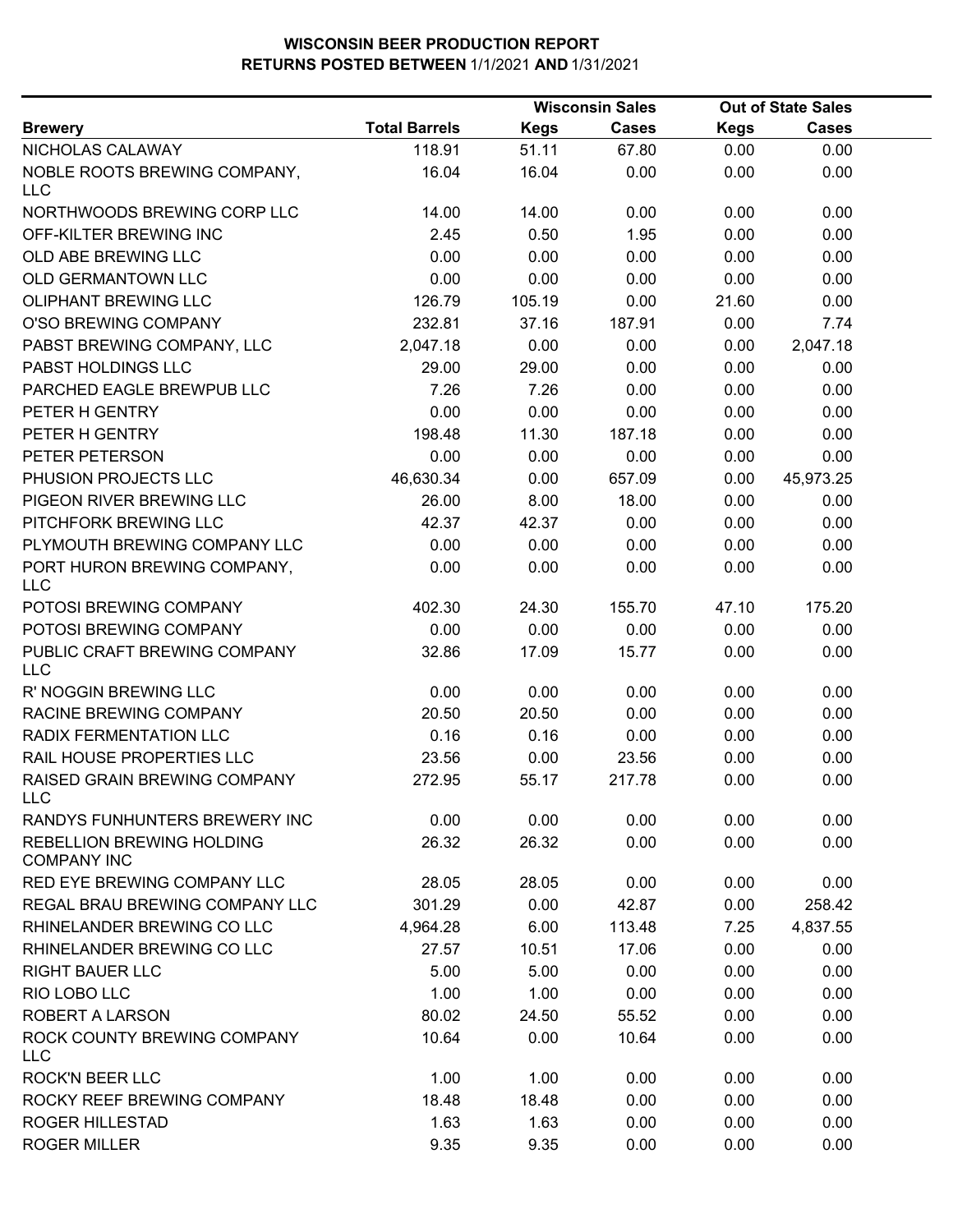|                                                        |                      |             | <b>Wisconsin Sales</b> |             | <b>Out of State Sales</b> |  |
|--------------------------------------------------------|----------------------|-------------|------------------------|-------------|---------------------------|--|
| <b>Brewery</b>                                         | <b>Total Barrels</b> | <b>Kegs</b> | <b>Cases</b>           | <b>Kegs</b> | <b>Cases</b>              |  |
| <b>ROSS M NELSON</b>                                   | 2.00                 | 2.00        | 0.00                   | 0.00        | 0.00                      |  |
| ROUND MAN BREWING CO., LLC                             | 27.83                | 27.83       | 0.00                   | 0.00        | 0.00                      |  |
| ROWLAND'S CALUMET BREWING CO.,<br>INC.                 | 0.00                 | 0.00        | 0.00                   | 0.00        | 0.00                      |  |
| ROWLAND'S CALUMET BREWING CO.,<br>INC.                 | 0.00                 | 0.00        | 0.00                   | 0.00        | 0.00                      |  |
| <b>RUSH RIVER BREWING LLC</b>                          | 79.52                | 18.88       | 32.77                  | 0.00        | 27.87                     |  |
| RYAN D STOLT                                           | 18.59                | 11.33       | 7.26                   | 0.00        | 0.00                      |  |
| SAHALE ALE WORKS, LLC                                  | 17.50                | 17.50       | 0.00                   | 0.00        | 0.00                      |  |
| SAND CREEK BREWING CO LLC                              | 670.87               | 267.83      | 403.04                 | 0.00        | 0.00                      |  |
| SAWMILL BREWING CO INC                                 | 37.25                | 37.25       | 0.00                   | 0.00        | 0.00                      |  |
| SAWMILL LOGGER ENTERPRISES LLC                         | 0.00                 | 0.00        | 0.00                   | 0.00        | 0.00                      |  |
| <b>SHB HOLDINGS LLC</b>                                | 3.00                 | 3.00        | 0.00                   | 0.00        | 0.00                      |  |
| SLEEMAN BREWING COMPANY USA<br><b>INC</b>              | 959.29               | 7.99        | 15.97                  | $-7.99$     | 943.32                    |  |
| SONNY'S PIZZERIA, LLC                                  | 2.50                 | 2.50        | 0.00                   | 0.00        | 0.00                      |  |
| SOUTH SHORE BREWERY, INC.                              | 58.78                | 6.92        | 48.12                  | 0.33        | 3.41                      |  |
| SOUTH SHORE BREWERY, INC.                              | 6.50                 | 6.50        | 0.00                   | 0.00        | 0.00                      |  |
| <b>SPB LLC</b>                                         | 1,193.58             | 201.50      | 708.59                 | 175.50      | 107.99                    |  |
| SPRECHER BREWING COMPANY, LLC                          | 464.82               | 47.00       | 322.02                 | 0.00        | 95.80                     |  |
| STARBOARD BREWING COMPANY LLC                          | 6.00                 | 6.00        | 0.00                   | 0.00        | 0.00                      |  |
| STATE LINE DISTILLERY, LLC                             | 0.00                 | 0.00        | 0.00                   | 0.00        | 0.00                      |  |
| STEELHEAD ALEWORKS LLC                                 | 36.00                | 36.00       | 0.00                   | 0.00        | 0.00                      |  |
| <b>STEPHEN B ZINK</b>                                  | 2.90                 | 2.90        | 0.00                   | 0.00        | 0.00                      |  |
| STILLMANK BREWING COMPANY                              | 57.69                | 19.25       | 38.44                  | 0.00        | 0.00                      |  |
| STONE ARCH BREWPUB INC.                                | 90.45                | 90.45       | 0.00                   | 0.00        | 0.00                      |  |
| STUBBORN BROTHERS BREWERY LLC                          | 9.54                 | 9.54        | 0.00                   | 0.00        | 0.00                      |  |
| SUNSHINE BREWING COMPANY LLC                           | 8.00                 | 8.00        | 0.00                   | 0.00        | 0.00                      |  |
| SUPERMOON BEER COMPANY LLC                             | 1.00                 | 0.00        | 1.00                   | 0.00        | 0.00                      |  |
| SWITCHGEAR BREWING COMPANY<br>LLC                      | 18.30                | 18.30       | 0.00                   | 0.00        | 0.00                      |  |
| THE EAU CLAIRE BREWING PROJECT<br><b>LLC</b>           | 300.41               | 300.41      | 0.00                   | 0.00        | 0.00                      |  |
| THE EXPLORIUM BREWPUB LLC                              | 57.75                | 57.75       | 0.00                   | 0.00        | 0.00                      |  |
| THE EXPLORIUM BREWPUB LLC                              | 66.80                | 66.80       | 0.00                   | 0.00        | 0.00                      |  |
| THE GARAGE BIKES & BREWS LLC                           | 0.00                 | 0.00        | 0.00                   | 0.00        | 0.00                      |  |
| THE GD 2, LLC                                          | 0.00                 | 0.00        | 0.00                   | 0.00        | 0.00                      |  |
| THE GREAT DANE PUB AND BREWING<br>COMPANY, INC.        | 30.68                | 30.68       | 0.00                   | 0.00        | 0.00                      |  |
| THE LONE GIRL BREWING COMPANY -<br><b>WAUNAKEE LLC</b> | 28.50                | 28.50       | 0.00                   | 0.00        | 0.00                      |  |
| THE MCKENZIE RIVER CORPORATION                         | 0.00                 | 0.00        | 0.00                   | 0.00        | 0.00                      |  |
| THIRD SPACE BREWING LLC                                | 660.33               | 102.08      | 558.25                 | 0.00        | 0.00                      |  |
| THUMB KNUCKLE BREWING COMPANY                          | 0.00                 | 0.00        | 0.00                   | 0.00        | 0.00                      |  |
| <b>TIMOTHY DUERST</b>                                  | 11.90                | 11.90       | 0.00                   | 0.00        | 0.00                      |  |
| <b>TIMOTHY M NELSON</b>                                | 197.00               | 197.00      | 0.00                   | 0.00        | 0.00                      |  |
| <b>TOPPLING GOLIATH INC</b>                            | 0.00                 | 0.00        | 0.00                   | 0.00        | 0.00                      |  |
|                                                        |                      |             |                        |             |                           |  |